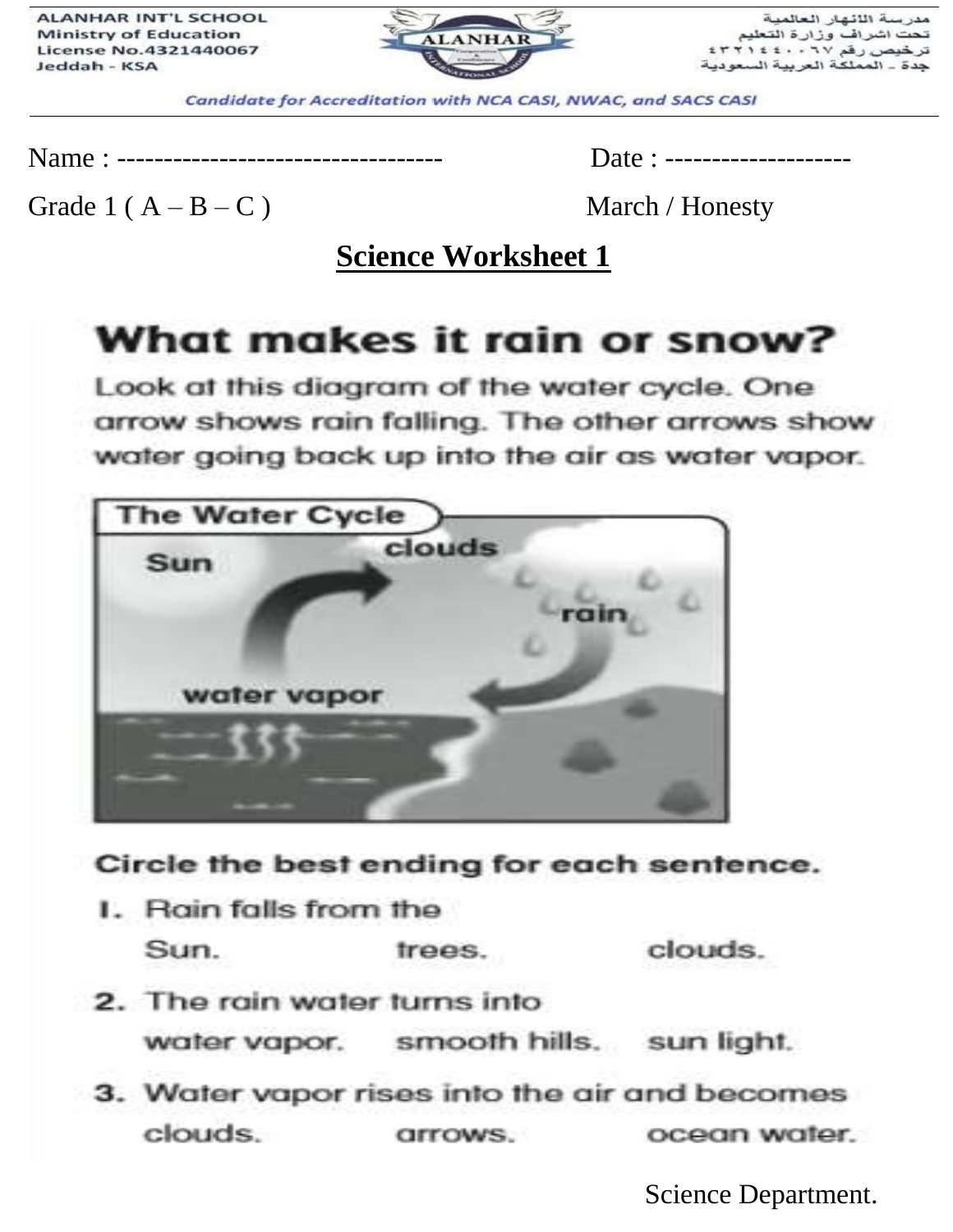ALANHAR INT'L SCHOOL **Ministry of Education** License No.4321440067 Jeddah - KSA



مدرسة اللائهار العالمية تحت اشراف وزارة التعليم تر خیص رقم ۲۰ ، ۲۰ ؛ ۲۰ ۲ جدة \_ المملكة العربية السعوديا

Candidate for Accreditation with NCA CASI, NWAC, and SACS CASI

Name : ----------------------------------- Date : --------------------

Grade  $1(A - B - C)$  March / Honesty

**Science Worksheet 2**

|                                        | What happens in spring? |                                    |                                          |
|----------------------------------------|-------------------------|------------------------------------|------------------------------------------|
|                                        |                         |                                    |                                          |
|                                        | ______                  |                                    | I. A time of year is a                   |
|                                        |                         | the property of the control of the | 2. The four and are are are              |
| winter, spring, summer, and fall.      |                         |                                    |                                          |
| 3. There are more hours of sunlight in |                         |                                    |                                          |
|                                        |                         |                                    |                                          |
|                                        |                         |                                    |                                          |
|                                        |                         |                                    |                                          |
|                                        |                         |                                    | 4. The rain and extra __________________ |
|                                        |                         |                                    |                                          |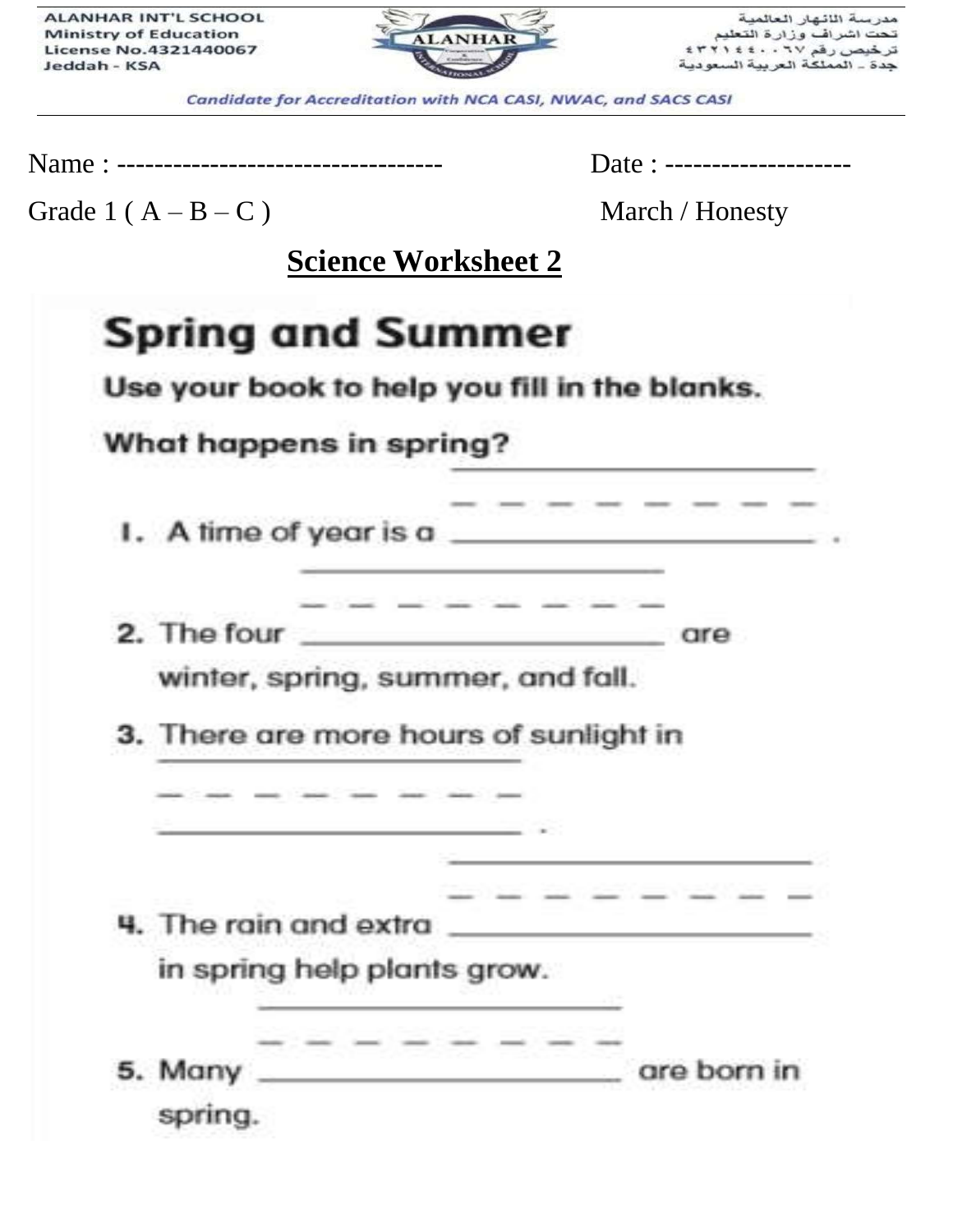| What happens in summer?              |
|--------------------------------------|
| <u> and an anti-strategic and an</u> |
| 7. Summer is the<br>season.          |
| 8. Many plants grow<br>in summer.    |
| 9. During summer, there is more      |
| for animals to eat.                  |

Science Department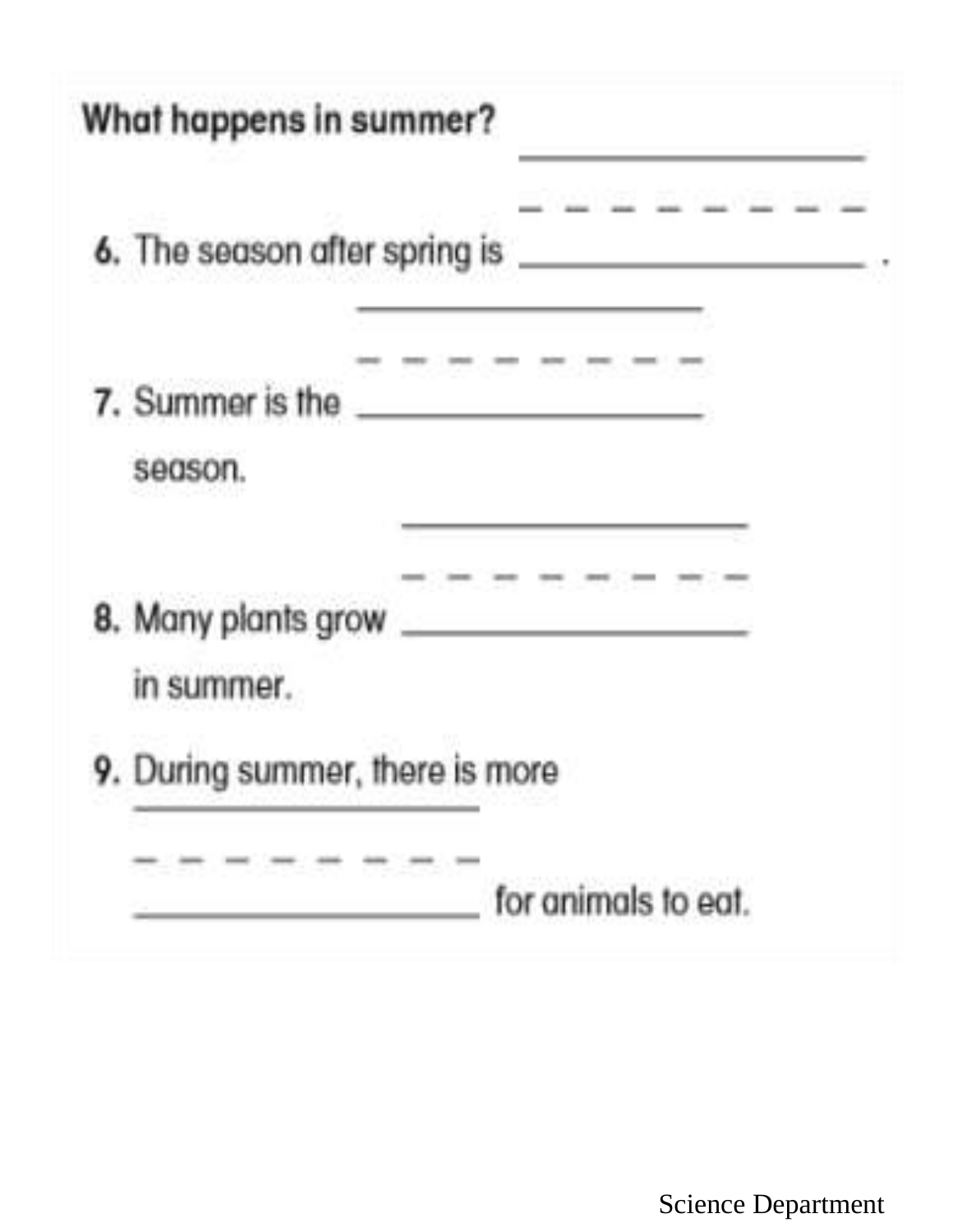

مدرسة اللثهار العالم ت اشراف وزارة التعا ، رقم ۲۷ ۰ ، ٤٤٠ المملكة العرد

Candidate for Accreditation with NCA CASI, NWAC, and SACS CASI

Name : ----------------------------------- Date : --------------------

Grade  $1(A - B - C)$  March / Honesty

Chapter 7 – Lesson 3

## **Spring and Summer**

Book pages 242 – 243

- **A season:** is a time of year.
- There are four seasons: a- Spring
	- b- Summer c- Fall d- Winter

#### - **Spring:**

a- Spring season start on March 21.

b- There are many hours of sunlight that warms the land, air, and water.

c- It can rain a lot.

d- Spring weather is often the same each year.

e- In spring plants begin to sprout, and many animals are born.

Book pages 244 – 245

#### - **Summer:**

a- Is the season after spring, it start in June 21.

b- The weather can be warm, and dry.

c- Sunlight helps plants grow, and make fruits.

d- Animals grow bigger and stronger.

Science Department.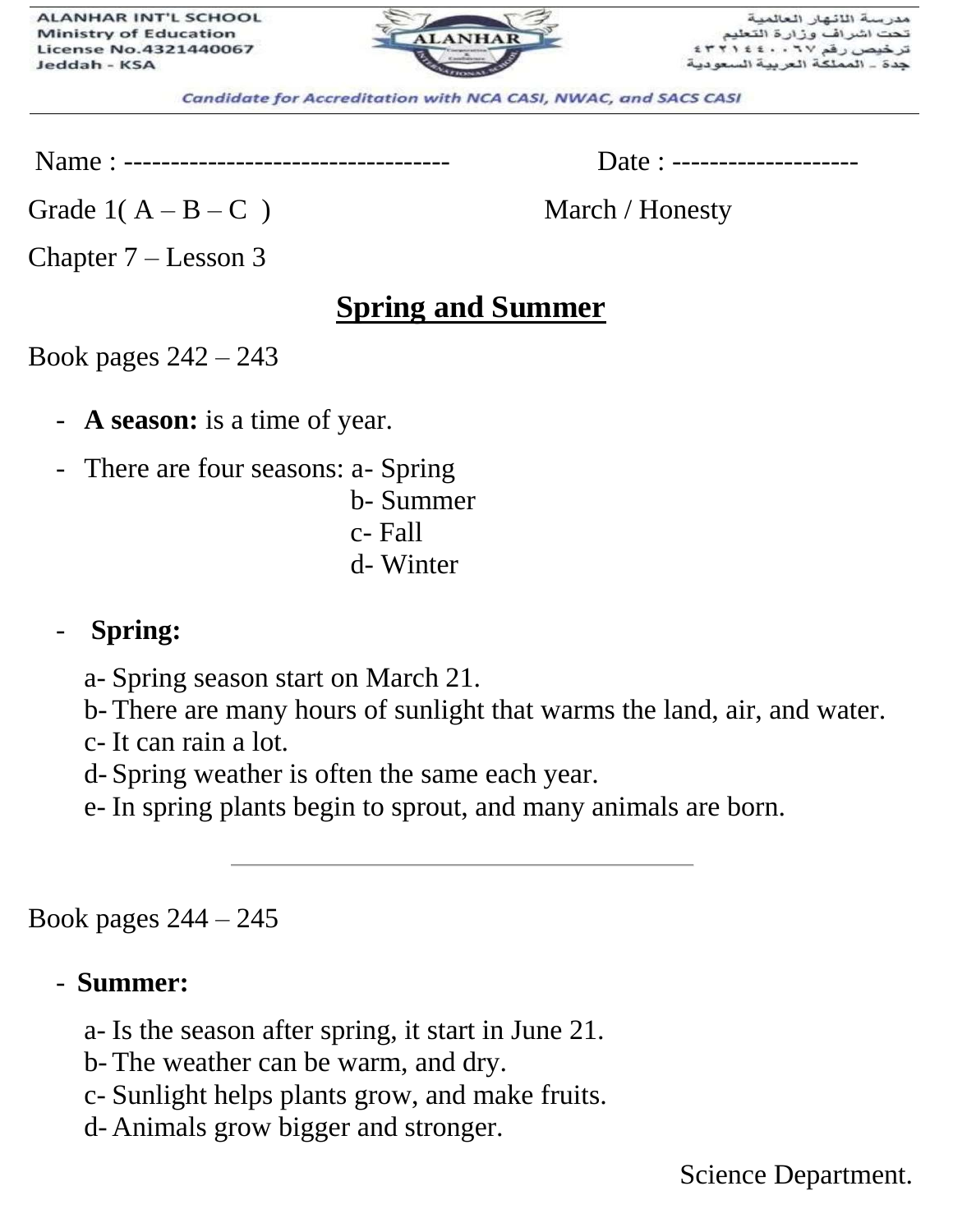

مدرسة اللئهار العالم تحت اشر اف وز ار ة اذ ترخيص رقم ٢٧٠ جدة \_ المملكة العربية السعوا

Candidate for Accreditation with NCA CASI, NWAC, and SACS CASI

Name : ----------------------------------- Date : --------------------

Grade  $1(A - B - C)$  March / Honesty

Chapter 7 – Lesson 2

### **The Water Cycle**

Book pages 236 – 237

**- What is water cycle?**

1- The sun warms Earth's water.

2- Some water turns into water vapor ( is water that goes up into the air).

3- Water vapor cools in the sky.

4- It turns into drops of water or ice.

5- Clouds are made of both.

6- The drops can get bigger and colder.

7- Then they can fall back to Earth as rain, snow, sleet, or hail.